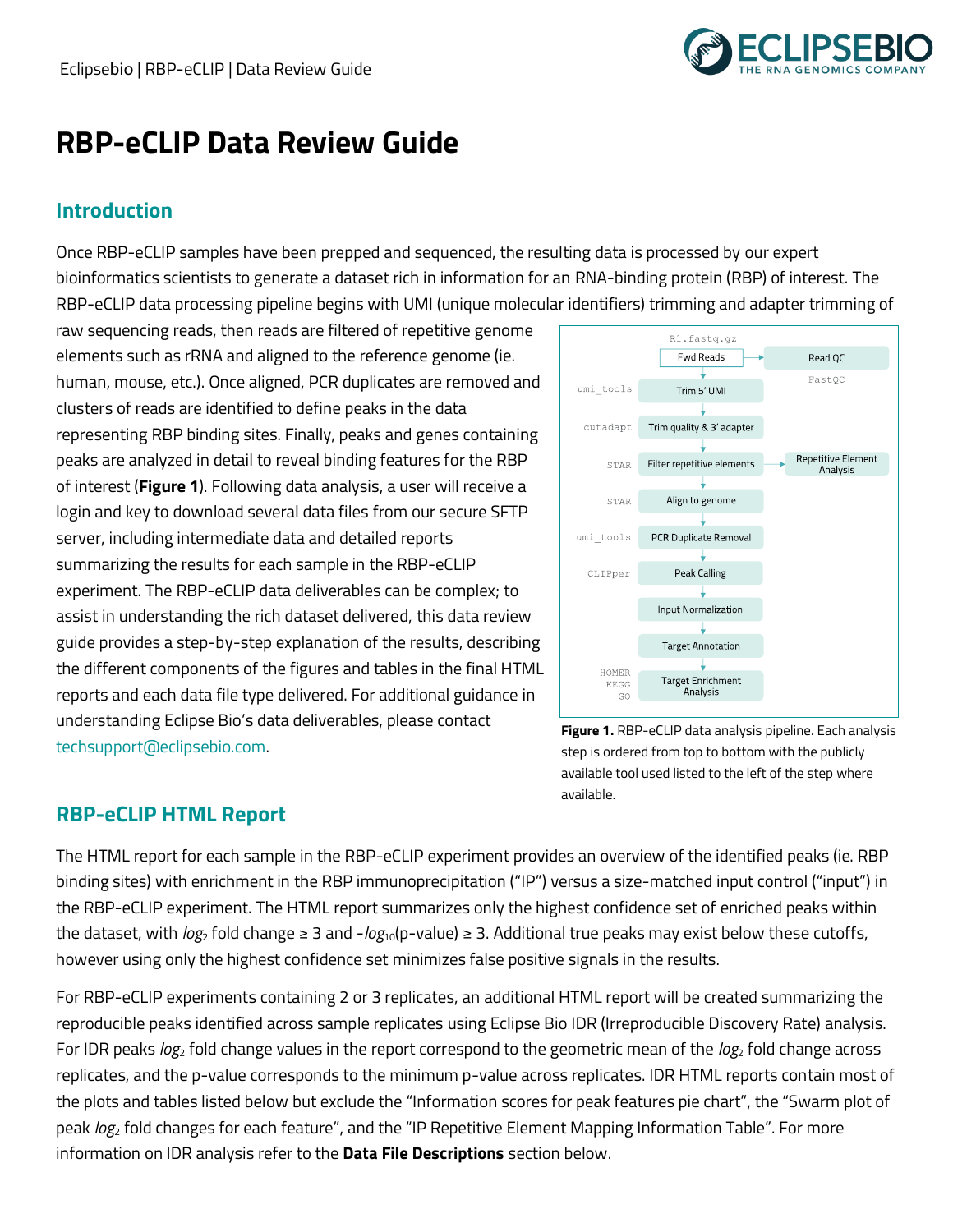

#### **1. Annotation and Feature Types**

Peaks are annotated using transcript information from GENCODE or Ensembl. Each annotated transcript region is labeled with specific annotation feature types, first split by coding and non-coding transcripts, then by transcript regions, and then by intron/exon proximity regions. For overlapping transcript regions, the following hierarchy is used to label the region: coding sequence (CDS), 5' or 3' untranslated region (UTR), intron, non-coding exon, then noncoding intron. For example, if a region has a UTR of one transcript that overlaps an intron of another transcript, the region will be labeled UTR. For intron/exon proximity feature types, the definitions are as follows **(Figure 2)**:

**miRNA proximal:** within 500 bp of an annotated miRNA **5' splice site (5' SS):** within the first 100 bp of an intron (5' to 3' direction) **3' splice site (3' SS):** within the last 100 bp of an intron (5' to 3' direction) **proximal intron:** within 100 bp to 500 bp of the nearest exon **distal intron:** greater than 500 bp away from the nearest exon

For non-coding transcripts there are two additional feature categories: **miRNA** and **tRNA**. Other annotations corresponding to non-coding transcripts will be labeled as **noncoding exon**, or with an intronic feature type from above followed by **(ncRNA)**.



**Figure 2**. Feature type examples labeled on a gene model.

#### **2. Peak information table**

The peak information table contains the genome location of each peak, the -*log*<sub>10</sub>(p-value), *log*<sub>2</sub> fold change of IP vs. input, and the annotated gene and feature for that region (see **Annotation and Feature Type** details above).

| PDF<br><b>CSV</b><br>Excel        | E                 |             |                        | A                       |           | Search:          | D              |
|-----------------------------------|-------------------|-------------|------------------------|-------------------------|-----------|------------------|----------------|
| Chromosome <sup>4</sup>           | <b>Start</b><br>÷ | End<br>ă    | $-log10(P-value)$<br>÷ | <b>Log2 Fold Change</b> | Strand #  | Gene             | <b>Feature</b> |
| chrl                              | 7,779,795         | 7,779,870   | 400                    | 7.86535693212178        | $^{+}$    | VAMP3            | 3' UTR         |
| chrl                              | 26,781,577        | 26,781,690  | 400                    | 6.76028307502943        | $^{+}$    | <b>ARIDIA</b>    | 3' UTR         |
| chr1                              | 151,399,687       | 151,399,729 | 400                    | 6.5744165297181         | $\ddot{}$ | PSMB4            | <b>CDS</b>     |
| chr1                              | 228,494,394       | 228,494,458 | 400                    | 6.29779305913635        | $^{+}$    | <b>RNF187</b>    | 3' UTR         |
| chr1                              | 2,307,737         | 2,307,778   | 400                    | 6.22238882796506        | $^{+}$    | <b>SKI</b>       | 3' UTR         |
| chr1                              | 2,307,710         | 2,307,737   | 400                    | 6.11578976189157        | $^{+}$    | <b>SKI</b>       | 3' UTR         |
| chr1                              | 203,308,466       | 203,308,500 | 265.579236521824       | 8.99015829800819        | $\ddot{}$ | BTG <sub>2</sub> | 3' UTR         |
| chr1                              | 203,308,500       | 203,308,532 | 264.000057634702       | 8.98168429396283        | $\ddot{}$ | BTG <sub>2</sub> | 3' UTR         |
| chr1                              | 240,208,568       | 240,208,593 | 256.742299590985       | 8.36883239606821        | $^{+}$    | FMN <sub>2</sub> | <b>CDS</b>     |
| chr1                              | 240,208,520       | 240,208,568 | 256.348184201101       | 8.3666645593855         | $^{+}$    | FMN <sub>2</sub> | <b>CDS</b>     |
| Showing 1 to 10 of 13,699 entries |                   | B           |                        | Previous<br>c           | 2<br>3    | 5<br>4<br>$\sim$ | 1370<br>Next   |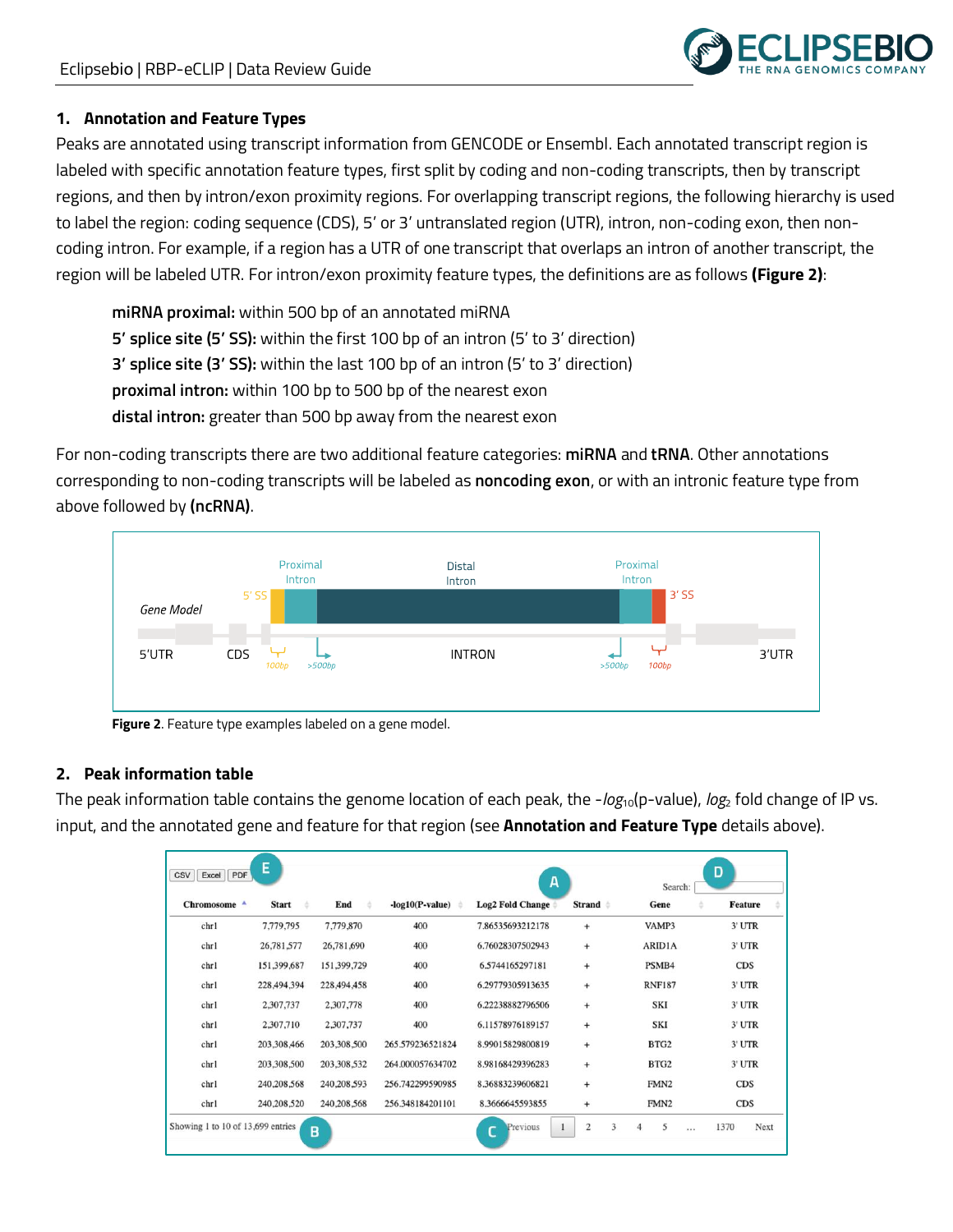

- **A. Table Sorting:** Peaks are best sorted by *log*<sup>2</sup> fold change to focus on the most enriched peaks over the input sample. To do so, simply click the arrows in the header of the table next to this column and it will resort by this value. This example shows the default sorting, with peaks listed in Chromosome order.
- **B. Number of Entries:** The table contains as many peak entries as listed at the bottom left corner, displaying 10 entries at a time. This example has 13,699 total entries.
- **C. Page Navigator:** The entries in the table can be viewed using the *Previous* and *Next* buttons on the bottom right. The next or previous 10 entries will load.
- **D. Search:** The table is also searchable with keywords in order to list peaks on specific genes or features of interest. Multiple keywords can be searched with a space to separate each; for example, entering "VAMP3 3'UTR" into the search bar will return all 3'UTR peaks on the gene VAMP3.
- **E. File Export:** Selecting the buttons on the top left will export the table to a file in the selected format (CSV, Excel, or PDF). Exporting the table will preserve any sorting or filtering that has been performed. For example, searching for "3'UTR" and then exporting the table will only export the peaks on 3' UTRs.

# **3. Relative frequency of peaks that map to each feature pie chart**

The pie chart depicts the relative frequency of peaks that map to each feature type (see **Annotation and Feature Type** details above).

- **A. Pie Slice:** Each pie slice is colored according to the color legend on the right and the size of the slice is labeled with a percent rounded to the nearest tenth.
- **B. Color Legend**: The legend lists each of the feature types with an *N* value representing the number of peaks associated with that feature type. The *N* value divided by the total number of peaks gives the percentage that is listed in the legend and on the pie chart.
- **C. Hover**: Hovering the cursor on each slice will display the feature type for that slice.



# **4. Information scores for peak features pie chart**

The pie chart depicts the distribution of information scores for each feature type. This chart is useful for seeing if one feature contains very high confidence peaks; for example, in AGO2 RBP-eCLIP experiments (a miRNA associated RBP), the information score for the miRNA feature tends to be very large, meaning that miRNA peaks contain many reads. The more reads found in a peak, the higher the information score for that peak will be, so peaks with higher pvalues tend to have higher information scores. The actual values of the information score are not very important; what's more important is ranking the information scores between features.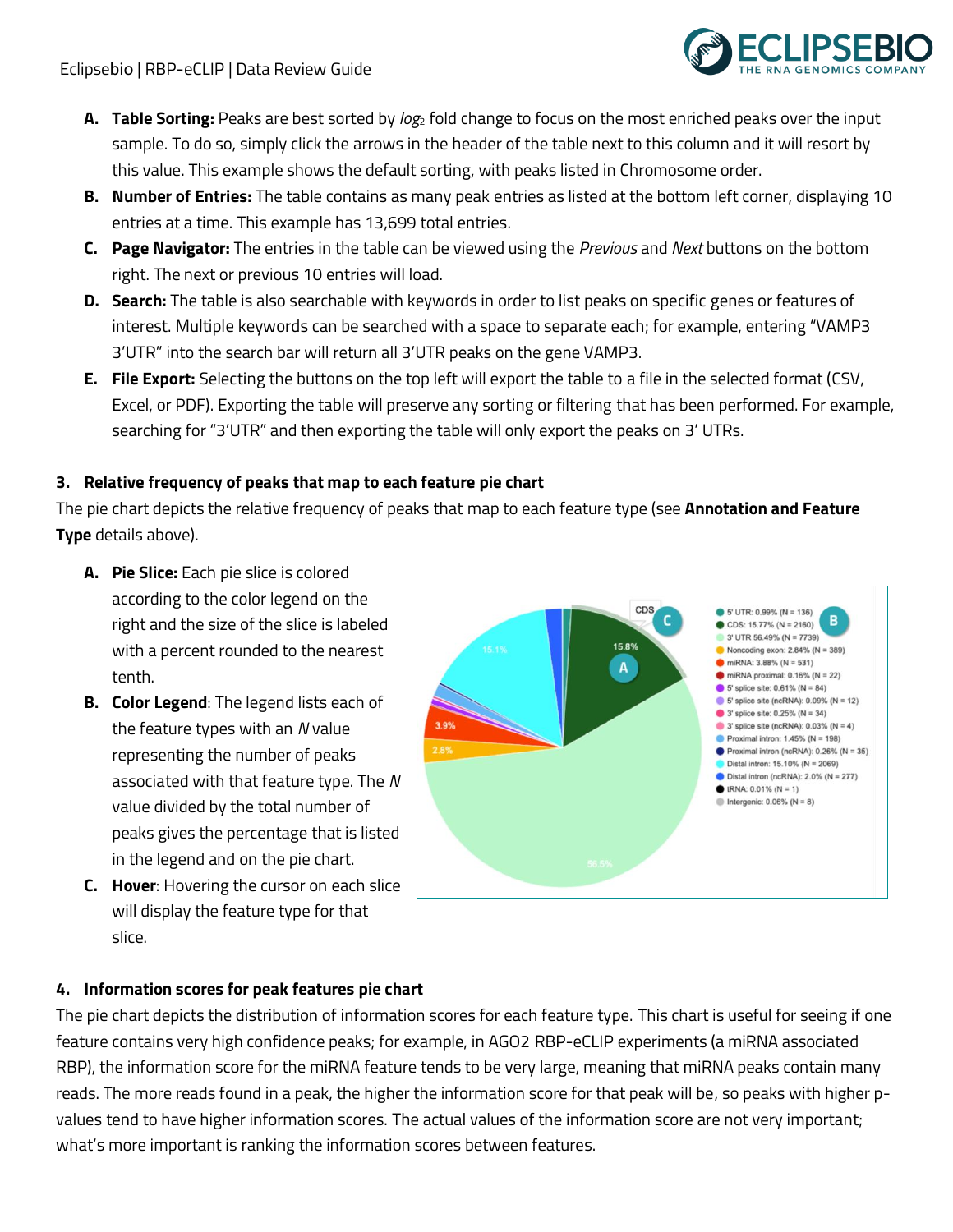



Information scores are calculated as follows:

 $c_i$  = number of eCLIP reads overlapping a peak  $i<sub>i</sub>$  = number of input reads overlapping a peak  $p_i = c_i$  / total eCLIP reads  $q_i = i_i / \text{total input reads}$  $s_i = p_i \times log_2(p_i/q_i)$ 

> **Information score** = ∑ *s<sup>i</sup>* for all peaks in a feature

- **A. Pie Slice:** Each pie slice is colored according to the color legend on the right and the size of the slice is labeled with a percent rounded to the nearest tenth.
- **B. Color Legend**: The legend lists each of the feature types and the color of the pie slice for that feature.
- **C. Hover**: Hovering the cursor on each slice will display the feature type for that slice and the information score. In this example, the information score for 3' UTR is 0.39.

# **5. Swarm plot of peak log2 fold changes for each feature**

The swarm plot shows a data point for each peak, where peaks are sorted by feature type on the x-axis and the *log*<sup>2</sup> fold change is plotted on the y-axis (see **Annotation and Feature Type** details above). This plot is useful for seeing the general spread of *log*<sup>2</sup> fold enrichment values for each feature type and clearly displays the feature types of the most enriched peaks.



- **A. X-axis Feature Types**: Each value along the x-axis displays the sets of peaks that are in that feature type and colored according to the legend on the right.
- **B. Color Legend**: The legend lists each of the feature types and the color of the data points for that feature.
- **C. Hover**: Hovering over a data point on the swarm plot will give the genomic location (chromosome, start, and end) of the corresponding peak. In this example, the peak hovered over is located on chromosome 19, starting at position 12,858,489 and ending at position 12,858,491.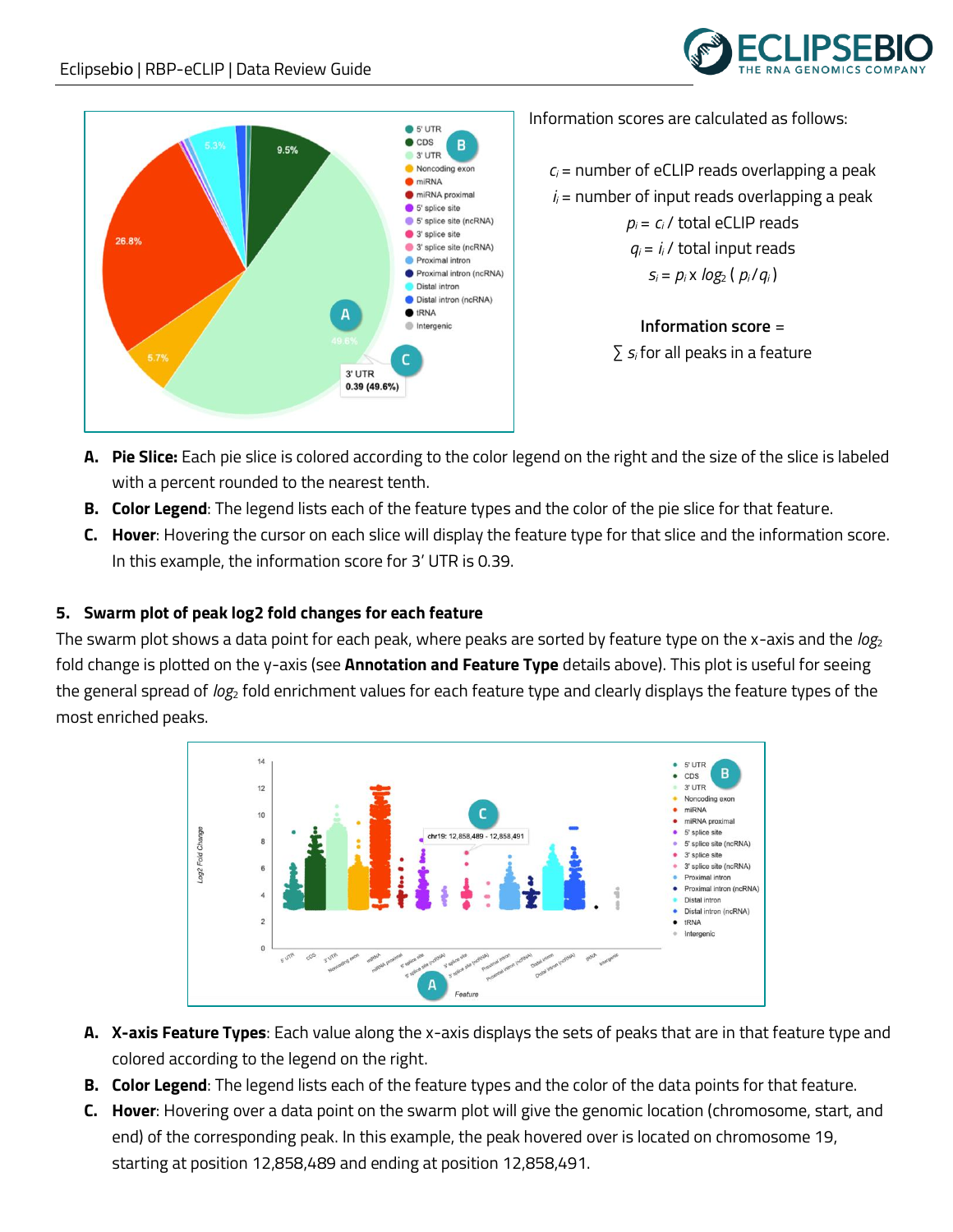

#### **6. Peak Metagene Plot**

Metagene plots show the average number of peaks mapped to the 5'UTR, CDS, and 3'UTR. To create this plot, the number of peaks is calculated for each region of every annotated gene, the lengths of the regions are normalized, and the average number of peaks for a set number of positions along each region is calculated. This plot is useful for seeing the pattern of enrichment over the 5' UTR, CDS, and 3'UTR regions of genes. In addition, this plot easily highlights when an RBP has peaks concentrated in one part of the feature; for example, peaks may be found more often at the beginning or the end of the CDS region. For this particular example, the AGO2 protein (a microRNA associated RBP) has peaks mostly found in 3'UTR regions of genes.



- **A. X-axis relative position on gene**: Each value along the x-axis displays the sets of peaks that are in that feature type and colored according to the legend on the right. Normalized 5'UTR, CDS and 3'UTR regions are displayed (0-160 bp on the x-axis).
- **B. Gene position**: This plot shows three gene regions normalized for length. A gene model graphic in gray has been added here to help with this visual.
- **C. Colored lines**: The lines are each colored per region based on the region color legend on the right.
- **D. Vertical gray lines:** Vertical lines delineate each region based on the region color legend on the right.
- **E. Hover**: Hovering over a data point on the line will give the y-axis value (average number of peaks) for that region position. In this example, the CDS position near x=95 has an average of 0.00428 peaks.

#### **7. Peak Metaintron Plot**

Metaintron plots show the average number of peaks mapped to intronic features flanking exons. To create this plot, the number of peaks is calculated for each region of every gene, the lengths of the regions are normalized, and the average number of peaks for a set number of positions along each region is calculated.

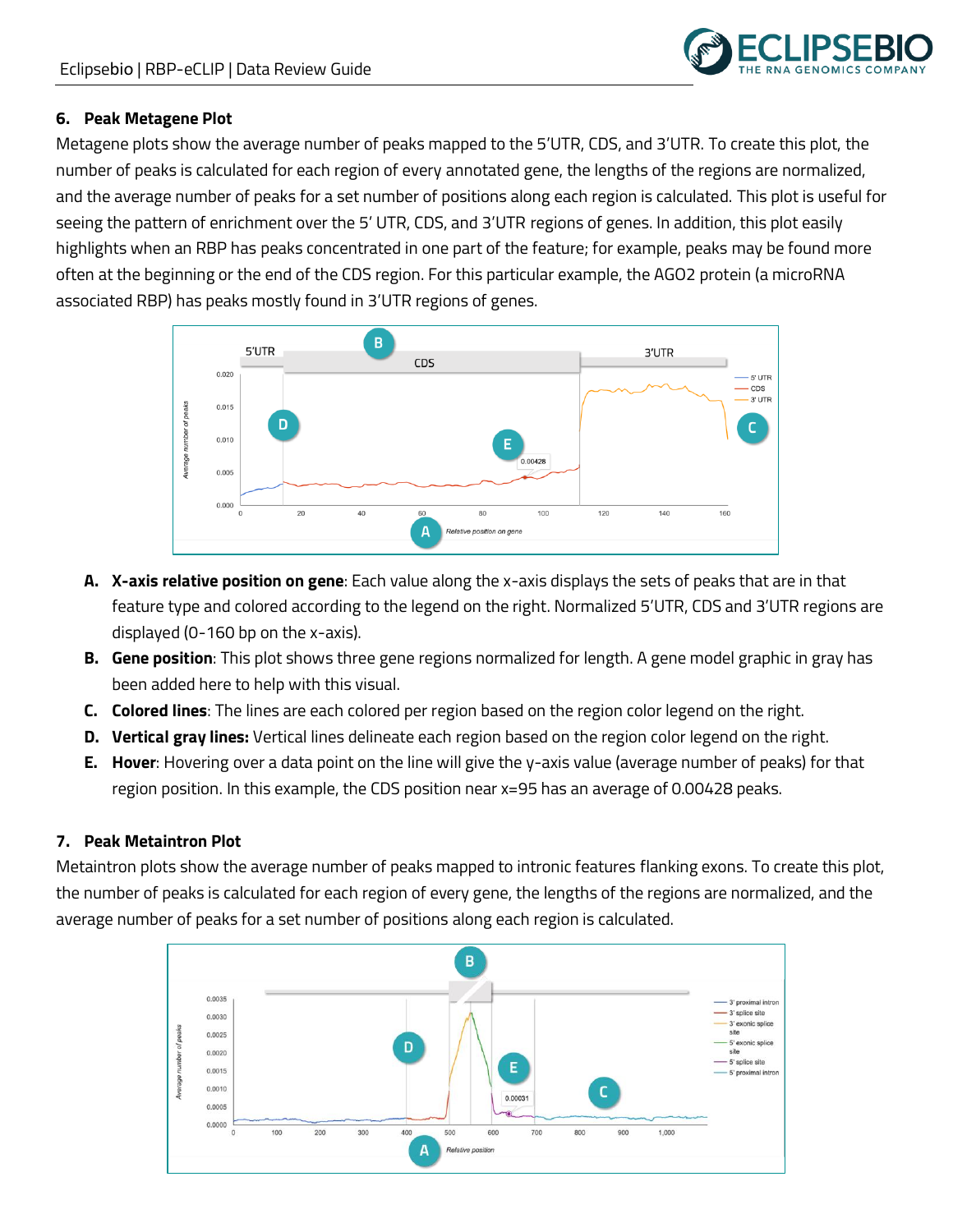

- **A. X-axis relative position around exons**: Each value along the x-axis displays the sets of peaks that are in that feature type and colored according to the legend on the right. 500 bp of intronic space upstream of an exon, 100 bp of exon, and 500 bp downstream of an exon are displayed (0-1,100 bp on the x-axis). Any peaks labeled as "distal intron" are excluded from this plot since they are located more than 500 bp from an exon.
- **B. Exon position**: This plot is centered on exons (from 500-600 bp on the x-axis) displaying the binding on just the most 50 bp of the exon edges and then the remainder of the plot extends into the flanking intron regions. Note that peaks in the exonic splice site regions are otherwise labeled with the feature type "CDS" in all other parts of this document. Binding on exons >50 bp into an exon is hidden from this plot as the focus here is on flanking intronic regions. A gene model graphic in gray has been added here to help with this visual.
- **C. Colored lines**: The lines are each colored per region based on the region color legend on the right.
- **D. Vertical gray lines:** Vertical lines delineate each region based on the region color legend on the right.
- **E. Hover**: Hovering over a data point on the line will give the y-axis value (average number of peaks) for that region position. In this example, the 5' splice site position near x=640 has an average of 0.00031 peaks.

#### **8. GO Term Enrichment Analysis**

The Gene Ontology Consortium (GO Consortium) has defined sets of terms to label all genes with different function types. Additionally, each GO term is sorted into three different classifications: Biological Process, Cell Component, and Molecular Function. For genes with at least one peak, the tool *clusterProfiler* (<https://guangchuangyu.github.io/>) is applied to identify GO terms that are enriched within the set of targets.

| E<br>PDF<br>CSV<br>Excel         |                                                                               |                   |           |           | А                          |           | Search: | D                         |
|----------------------------------|-------------------------------------------------------------------------------|-------------------|-----------|-----------|----------------------------|-----------|---------|---------------------------|
| ID                               | <b>Description</b>                                                            | <b>Gene ratio</b> | Bg ratio  | P-value   | <b>Adjusted P-value</b>    | Q-value   | Count   | <b>Classification</b>     |
| GO:0000018                       | regulation of DNA recombination                                               | 31/4510           | 74/19174  | 3.48e-4   | 0.004                      | 0.003     | 31      | <b>Biological Process</b> |
| GO:0000041                       | transition metal ion transport                                                | 43/4510           | 124/19174 | 0.003     | 0.021                      | 0.016     | 43      | <b>Biological Process</b> |
| GO:0000045                       | autophagosome assembly                                                        | 39/4510           | 99/19174  | 3.03e-4   | 0.003                      | 0.002     | 39      | <b>Biological Process</b> |
| ь<br>GO:00000                    | tRNA binding                                                                  | 22/4536           | 53/18968  | 0.003     | 0.023                      | 0.018     | 22      | <b>Molecular Function</b> |
| GO:0000070                       | mitotic sister chromatid segregation                                          | 60/4510           | 144/19174 | 9.98e-7   | 2.80e-5                    | $2.07e-5$ | 60      | <b>Biological Process</b> |
| GO:0000075                       | cell cycle checkpoint                                                         | 94/4510           | 252/19174 | 5.62e-7   | 1.79e-5                    | $1.33e-5$ | 94      | <b>Biological Process</b> |
| GO:0000077                       | DNA damage checkpoint                                                         | 72/4510           | 180/19174 | 5.79e-7   | 1.83e-5                    | 1.36e-5   | 72      | <b>Biological Process</b> |
| GO:0000079                       | regulation of cyclin-dependent protein serine/threonine kinase activity       | 37/4510           | 85/19174  | $3.63e-5$ | 5.71e-4                    | $4.23e-4$ | 37      | <b>Biological Process</b> |
| GO:0000082                       | G1/S transition of mitotic cell cycle                                         | 128/4510          | 280/19174 | 2.06e-16  | 1.16e-13                   | 8.62e-14  | 128     | <b>Biological Process</b> |
| GO:0000083                       | regulation of transcription involved in G1/S transition of mitotic cell cycle | 13/4510           | 28/19174  | 0.007     | 0.036                      | 0.027     | 13      | <b>Biological Process</b> |
| Showing 1 to 10 of 1,660 entries | в                                                                             |                   |           |           | $\overline{c}$<br>Previous |           |         | 166<br>Next<br>44.61      |

- **A. Table Sorting:** Terms are best sorted by adjusted p-value in order to see the most significantly enriched function types. To do so, simply click the arrows in the header of the table next to this column and it will resort by this value.
- **B. Number of Entries:** The table contains as many GO term entries as listed at the bottom left corner, displaying 10 entries at a time.
- **C. Page Navigator:** The entries in the table can be viewed using the *Previous* and *Next* buttons on the bottom right. The next or previous 10 entries will load.
- **D. Search:** The table is also searchable with keywords in order to list ontologies or classifications of interest.
- **E. File Export:** Selecting the buttons on the top left will export the table to a file in the selected format (CSV, Excel, or PDF). Exporting the table will preserve any sorting or filtering that has been performed.
- **F. Term Links:** Clicking the term ID will go to the AmiGO 2 webpage with details for the selected GO term.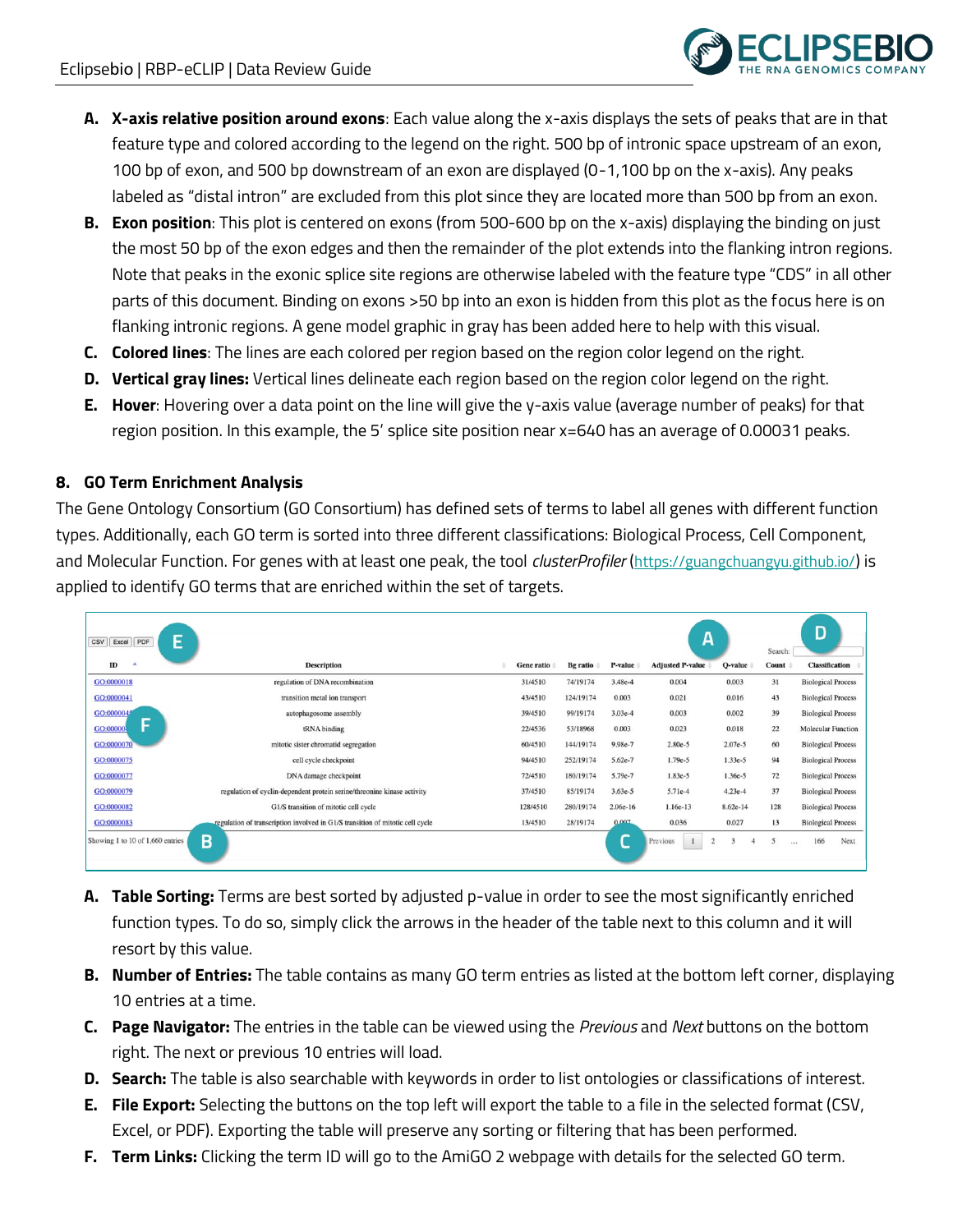## **9. KEGG Enrichment Analysis**

The KEGG (Kyoto Encyclopedia of Genes and Genomes) database contains annotations for genes that are involved in certain pathways. For all genes with at least one peak, the tool *clusterProfiler* is applied to identify KEGG annotations that are enriched within the set of targets.

| PDF<br><b>CSV</b><br>Excel    | E                                         |                   |                 |           | A                                          | Search:         | D         |
|-------------------------------|-------------------------------------------|-------------------|-----------------|-----------|--------------------------------------------|-----------------|-----------|
| ID<br>A                       | <b>Description</b>                        | <b>Gene ratio</b> | <b>Bg</b> ratio | P-value   | <b>Adjusted P-value</b>                    | Q-value         | Count     |
| hsa00310                      | Lysine degradation                        | 35/2007           | 59/7431         | 1.67e-7   | 4.28e-6                                    | $2.92e-6$       | 35        |
| hsa01521                      | EGFR tyrosine kinase inhibitor resistance | 31/2007           | 79/7431         | 0.012     | 0.043                                      | 0.029           | 31        |
| hsa01522                      | Endocrine resistance                      | 46/2007           | 98/7431         | $1.70e-5$ | $2.01e-4$                                  | $1.37e-4$       | 46        |
| hsa0152                       | Platinum drug resistance                  | 31/2007           | 73/7431         | 0.003     | 0.014                                      | 0.010           | 31        |
| н<br>hsa03                    | RNA transport                             | 63/2007           | 171/7431        | 0.003     | 0.014                                      | 0.009           | 63        |
| hsa <sub>0</sub> 3015         | mRNA surveillance pathway                 | 39/2007           | 91/7431         | 7.47e-4   | 0.005                                      | 0.003           | 39        |
| hsa03018                      | RNA degradation                           | 33/2007           | 79/7431         | 0.003     | 0.014                                      | 0.010           | 33        |
| hsa03060                      | Protein export                            | 13/2007           | 23/7431         | 0.003     | 0.013                                      | 0.009           | 13        |
| hsa04010                      | MAPK signaling pathway                    | 109/2007          | 295/7431        | 8.87e-5   | 8.26e-4                                    | $5.63e-4$       | 109       |
| hsa04012                      | ErbB signaling pathway                    | 35/2007           | 85/7431         | 0.003     | 0.014                                      | 0.010           | 35        |
| Showing 1 to 10 of 85 entries | B                                         |                   |                 |           | $\overline{2}$<br>$\mathbf{3}$<br>Previous | 5<br>$\dddotsc$ | 9<br>Next |

- **A. Table Sorting:** Terms are best sorted by adjusted p-value in order to see the most significantly enriched function types. To do so, simply click the arrows in the header of the table next to this column and it will resort by this value.
- **B. Number of Entries:** The table contains as many KEGG pathway entries as listed at the bottom left corner, displaying 10 entries at a time.
- **C. Page Navigator:** The entries in the table can be viewed using the *Previous* and *Next* buttons on the bottom right. The next or previous 10 entries will load.
- **G. Search:** The table is also searchable with keywords in order to list pathway types of interest.
- **D. File Export:** Selecting the buttons on the top left will export the table to a file in the selected format (CSV, Excel, or PDF). Exporting the table will preserve any sorting or filtering that has been performed.
- **E. Term Links:** Clicking the term ID will go to the KEGG database webpage with details for the selected pathway.

# **10. HOMER Motif Results**

The HOMER algorithm (<http://homer.ucsd.edu/>) identifies enriched sequence motifs within peaks *de novo*. If the RBP of interest is known to bind to a specific RNA motif, that motif should be reported as a HOMER result here, however not all RBPs have a known binding motif.

|   |      | A     |         | Total target sequences $= 13695$<br>Total background sequences = 32644<br>* - possible false positive |        |                                                                 |                   |  |
|---|------|-------|---------|-------------------------------------------------------------------------------------------------------|--------|-----------------------------------------------------------------|-------------------|--|
|   | Rank | Motif |         |                                                                                                       |        | P-value log P-pvalue \% of Targets \% of Background STD(Bg STD) |                   |  |
| B |      |       | 1e-1227 | $-2.825e+03$                                                                                          | 13.72% | 1.32%<br>D                                                      | 32.2bp(71.8bp)    |  |
|   | 2    |       | 1e-662  | $-1.526e+03$                                                                                          | 10.75% | 1.72%                                                           | [37.3bp (75.8bp)] |  |
|   | 3    |       | 1e-496  | $-1.144e+03$                                                                                          | 6.38%  | 0.73%                                                           | 35.5bp(62.1bp)    |  |
|   |      |       |         |                                                                                                       |        |                                                                 |                   |  |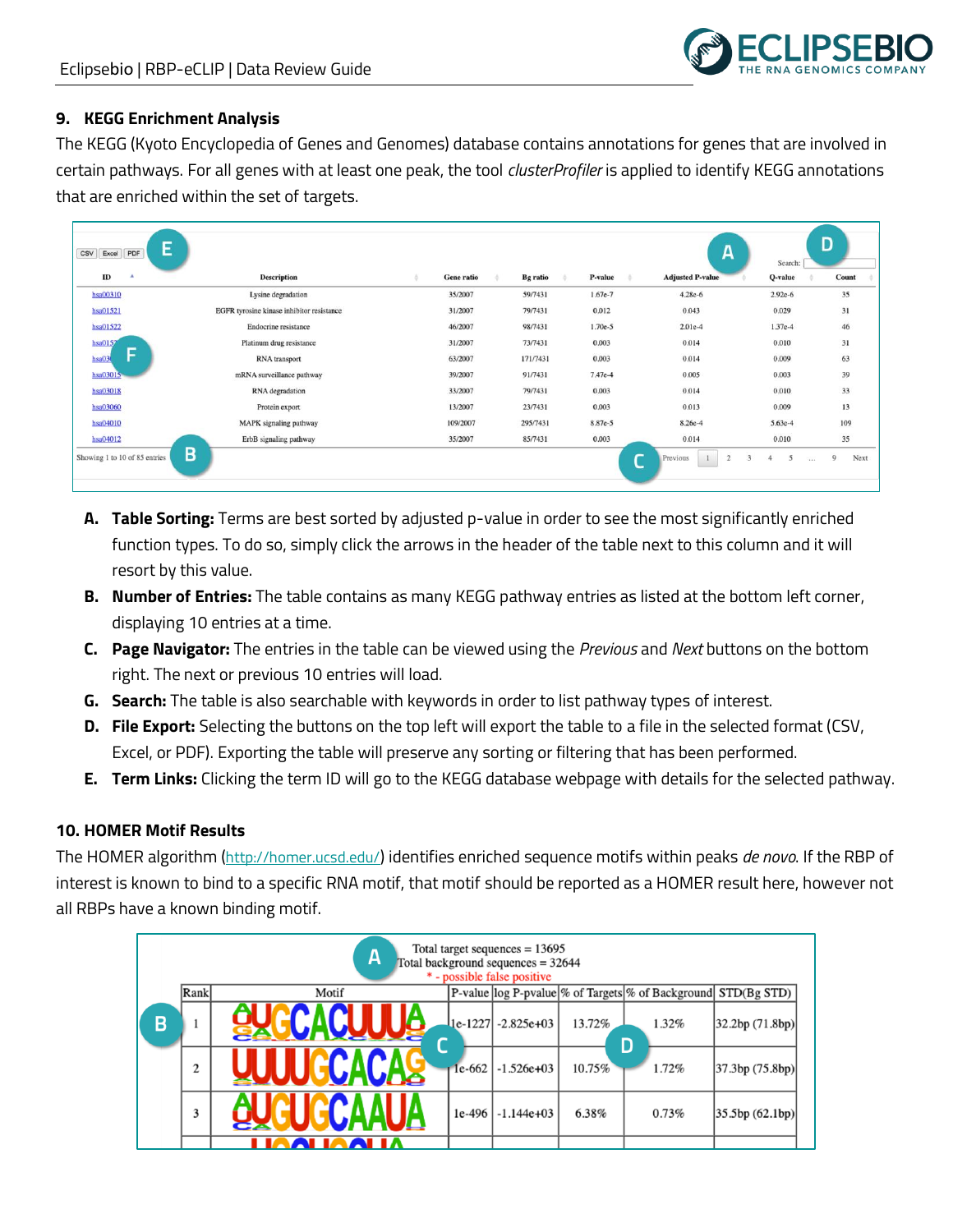

- **A. Total sequences:** The number of peak sequences used for the motif enrichment calculation is listed above the table. Additionally, the number of background sequences are also listed, which are a randomly distributed set of sequences according to the set of peaks provided to the algorithm.
- **B. Ranked Entries:** The table contains motifs that were found to be significantly enriched in the set of peak sequences. The table is ranked by *P*-value, with the most enriched motif at the top.
- **C. Motif image:** The motif is displayed with colored bases (blue C, red U, gold G, and green A). The height of the letter is proportional to the relative frequency of that base at that motif position.
- **D. Percentages:** The percentage of total peaks containing each motif is useful for understanding how much of the data this motif represents compared to the background enrichment.

## **11. IP Repetitive Element Mapping Information Table**

As part of the RBP-eCLIP analysis pipeline, reads are mapped to a database of repetitive elements and removed from the set of reads aligned to the genome for peak calling. In order to understand what has been filtered, a separate repetitive read analysis is done using all reads including those mapped to repetitive elements and the genome. Enriched feature types or repetitive element types are displayed in this table with the IP RPM, Input RPM, Fold Change, and Entropy. Entropy values are a measure of confidence, where the higher entropy values give higher confidence in the feature type enrichment in the read data.

**A. Table Sorting:** Features

are best sorted by entropy, in order to look at the most confident fold change results. To do so, simply click the arrows in the header of the table next to this column and it will resort by this value. Sorting by IP RPM or Input RPM is another good sorting option to see the

| <b>Feature/ Repetitive Element</b>            | ٠<br><b>IP RPM</b><br>÷ | <b>Input RPM</b><br>÷ | Fold<br>Change | <b>Entropy</b> |
|-----------------------------------------------|-------------------------|-----------------------|----------------|----------------|
| $3'$ UTR                                      | 141789.46324736055      | 30218.74434825182     | 4.692103       | 0.3162237      |
| 5' UTR                                        | 21767.960496451844      | 11672.515560004897    | 1.86489        | 0.0195713715   |
| 5' UTR and 3' UTR                             | 109.40232739624484      | 45.21398546210521     | 2.419657       | 0.0001394664   |
| Alu                                           | 1928.7724748600601      | 1029.3260649948759    | 1.873821       | 0.0017474349   |
| Alu/Antisense RN7SL                           | 36.42247644511234       | 20.277787419368394    | 1.796176       | 3.07744e-05    |
| Alu/ERV1/RN7SL                                | 0.40469418272347046     | 0.0913413847719297    | 4.430568       | 8.691e-07      |
| Alu/ RN7SK/ RN7SL                             | 0.26979612181564694     | 0.1826827695438594    | 1.476856       | 1.518e-07      |
| Alu/ RN7SK/ RN7SL/ RNU3/ YRNA/ Antisense YRNA | 0.9442864263547643      | 0.27402415431578914   | 3.445997       | 1.6855e-06     |
| Alu/ RN7SK/ RN7SL/ YRNA/ Antisense RN7SL      | 1.7536747918017053      | 0.1826827695438594    | 9.599563       | 5.7222e-06     |
| Alu/RN7SL                                     | 253.60835450670814      | 187.2498387824559     | 1.354385       | 0.0001109886   |

most abundant features or repetitive elements found in the sample. Note that high fold changes are not necessarily indicative of RBP binding; a feature should have both a high fold change and a high entropy value. High fold changes for some repetitive elements may be present due to low read numbers rather than real binding.

- **B. Number of Entries:** The table contains as many feature/repetitive element entries as listed at the bottom left corner, displaying 10 entries at a time.
- **C. Page Navigator:** The entries in the table can be viewed using the *Previous* and *Next* buttons on the bottom right. The next or previous 10 entries will load.
- **D. Search:** The table is also searchable with keywords in order to list repetitive elements or features of interest.
- **E. File Export:** Selecting the buttons on the top left will export the table to a file in the selected format (CSV, Excel, or PDF). Exporting the table will preserve any sorting or filtering that has been performed.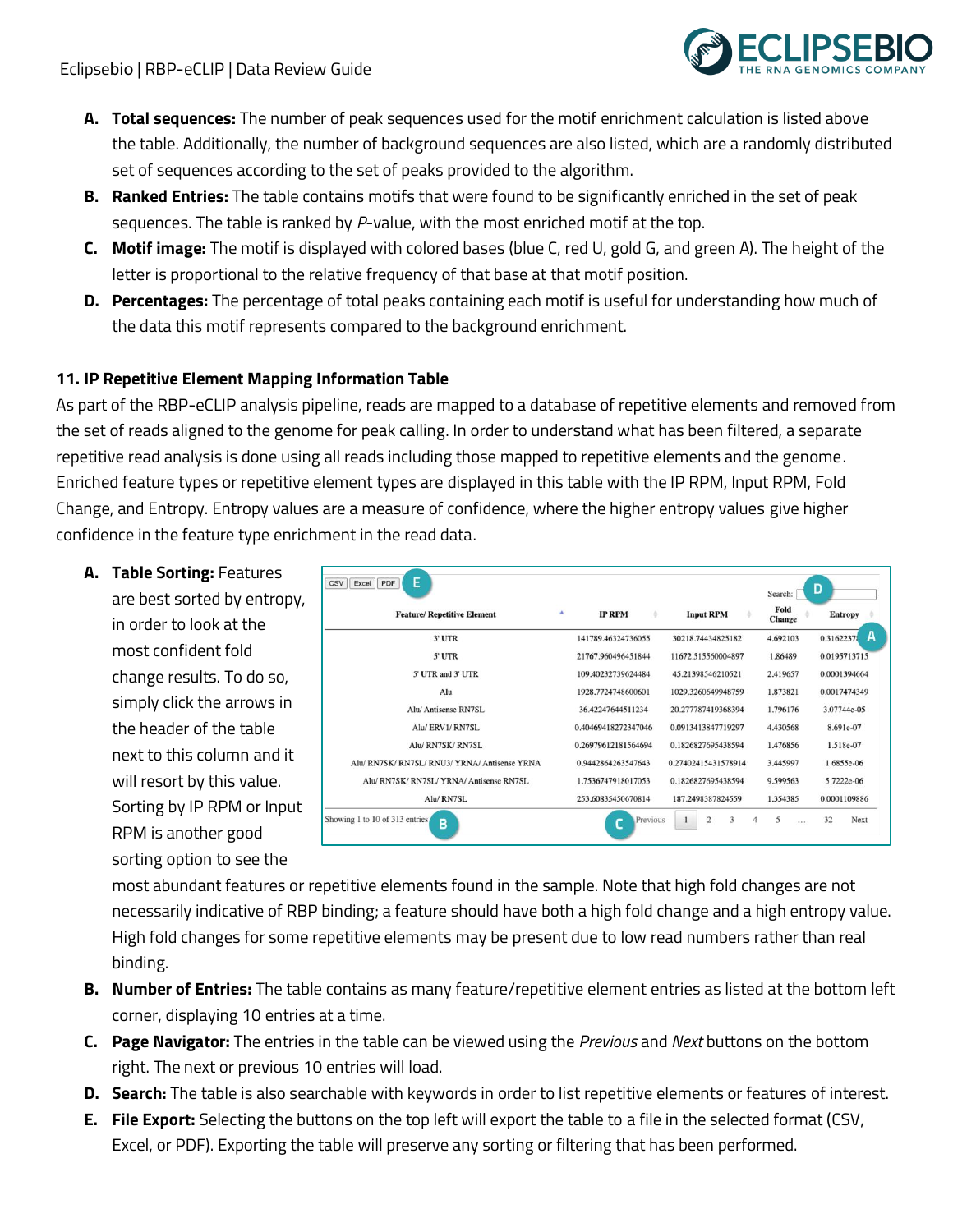

# **Data File Descriptions**

There are several types of data files available for download for each sample. Files will be labeled with the sample name, followed by the suffix detailed below.

# **\*.fastq.gz**

Raw sequencing reads in FASTQ format and gzipped. This file is meant for users that want to run a data analysis pipeline beginning with raw reads. The general format of a FASTQ file contains four lines per read with the following information:

**Line 1**: unique sequence identifier, and may be followed by an optional description

**Line 2**: raw sequence

**Line 3**: "+", and may be followed by the unique sequence identifier and description

**Line 4**: sequence quality values

# **\*.adapterTrim.round2.fastq.gz**

Reads with UMI relocated to the read name and trimmed of adapter at the 3' end, also in FASTQ format and gzipped. This file is meant for those who want to visualize cleaned reads and run a data analysis pipeline beginning with trimmed reads. The general format of a FASTQ file is detailed above (for **.fastq.gz**).

# **\*.adapterTrim.round2.rmRep.sorted.rmDup.sorted.bam**

Reads that have been filtered of repetitive elements, aligned to the reference genome, and removed of PCR duplicates. BAM files are compressed binary versions of Sequence Alignment/Map (SAM) files. BAM files are used as input to downstream data analysis and for visualizing read alignments in a genome browser (Note: the corresponding \***bam.bai** index file is also required for loading BAM files into a genome browser). To explore the contents of a BAM file, it will need to be uncompressed back to SAM format using the command line tool samtools (available through <http://samtools.sourceforge.net/>). A SAM file begins with a header detailing the reference genome and is followed by one read alignment per line. The general format for each alignment in a SAM file is as follows:

**Column 1**: query template name (ie: read name)

- **Column 2**: bitwise flag (see <https://broadinstitute.github.io/picard/explain-flags.html> for a guide to SAM flags)
- **Column 3**: reference sequence name (ie: chromosome for alignment)
- **Column 4**: 1-based leftmost mapping position
- **Column 5**: mapping quality
- **Column 6**: Cigar string
- **Column 7**: reference name of the mate/ next read
- **Column 8**: position of the mate/ next read
- **Column 9**: observed template length
- **Column 10**: segment sequence
- **Column 11**: ASCII of Phred-scaled base quality+33

# **\*adapterTrim.round2.rmRep.sorted.rmDup.sorted.bam.bai**

The index file associated for the above BAM file. BAM index files are typically required when interacting with BAM files either via command line or in a genome browser. BAM index files should be stored in the same folder as BAM files so that tools can locate them.